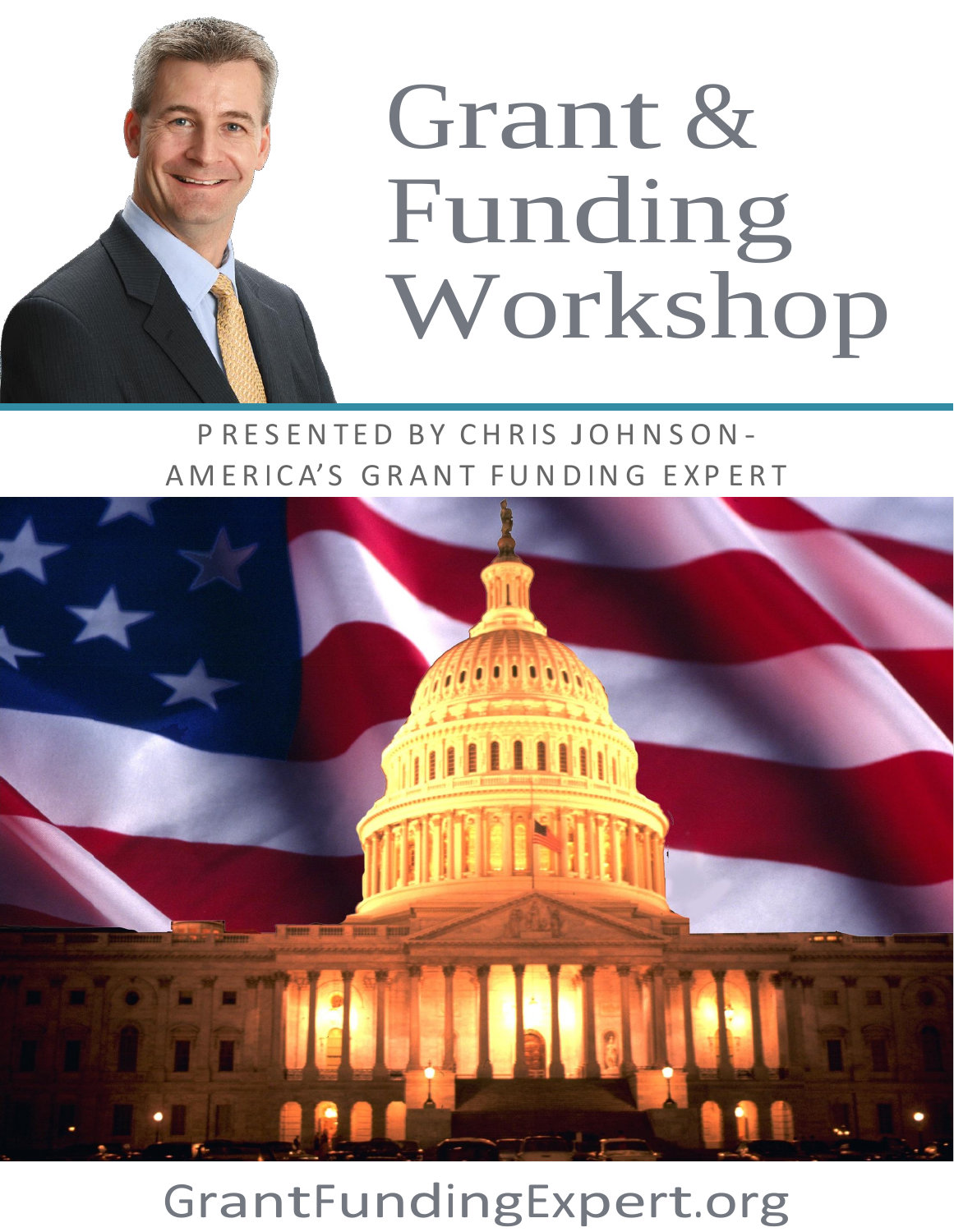The information in this booklet is relevant at the time of publication but is not a guarantee of receiving funding from any of the sources provided. The content is not to be taken as investing or business advice, and the author recommends seeking the advice of professional financial advisors, accountants, and lawyers before making any business or investing decisions. This information provided herein is gathered from numerous publicly available online government and private sector websites. The Author is not responsible for any decisions or actions taken by the reader to use this information for business or investing purposes.

This is just a small sample of funding programs. Additional grants, loans, and subsidies are available at the state, county, and city level where you live. Also, Chris Johnson's personal consultation will provide you with a more detailed and specific list for your own special circumstances.

Visit Chris Johnson—America'sGrant Funding Expert—online:



www.GrantFundingExpert.org



www.facebook.com/TheGrantFundingExpert/



www.twitter.com/GrantFundingExp



www.linkedin.com/in/GrantFundingExpert



www.youtube.com/user/GrantFundingExpert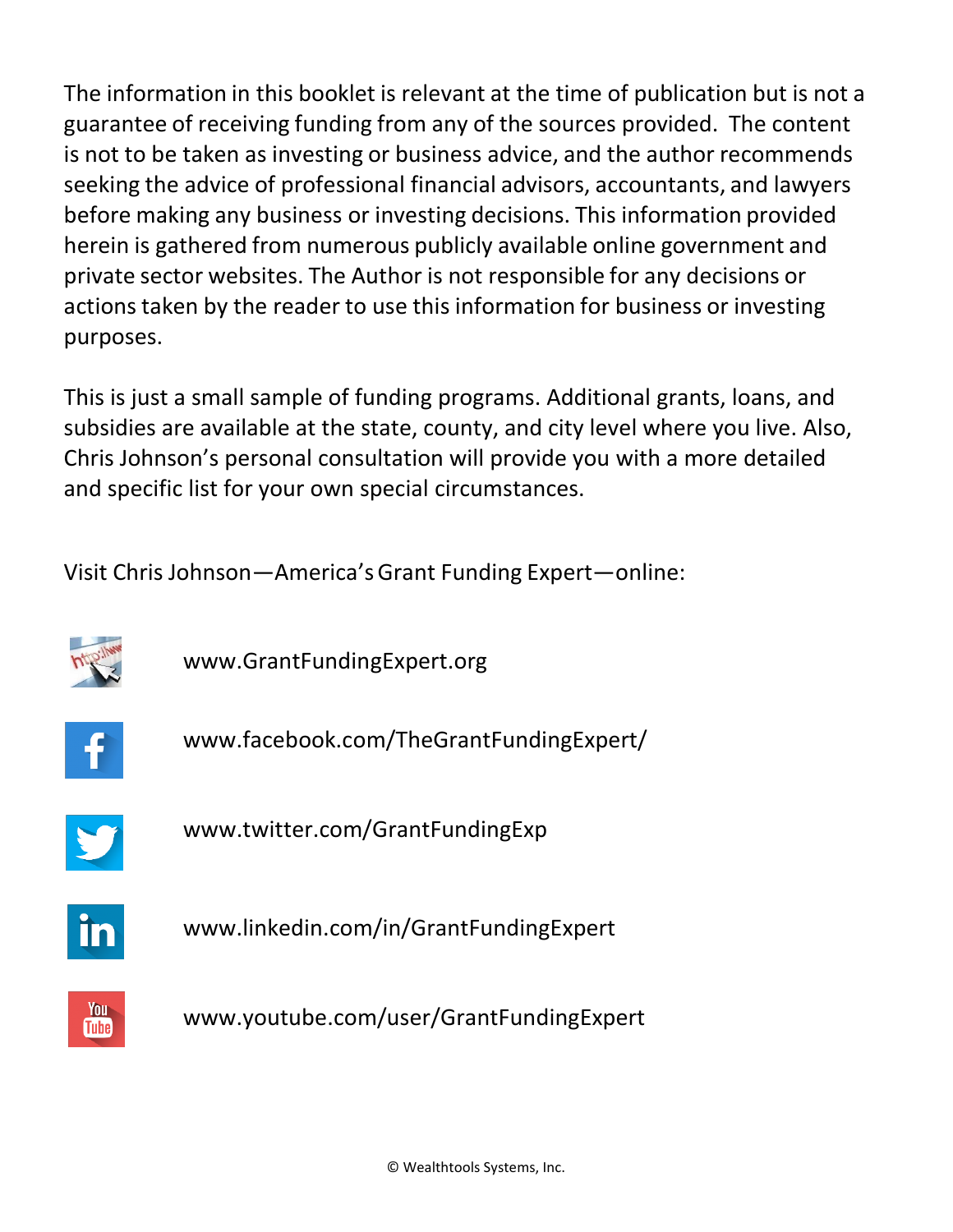# Helpful Websites



**USA.gov** Great way to search government websites. **Foundations.org** Grant sources and applications. **FoundationCenter.org** Search foundations and corporate funding.

**Grants.gov** Centralized source of government grants. **SAM.gov** Assistance Listings (formerly The Catalog of Federal Domestic Assistance) is a database of all federal programs

available to governments, organizations, and individuals.

**FoundationCenter.org/find-funding/fdo-quick-start/** Use the Foundation Finder to search for more than 50,000 private and community foundations in the US. **Benefits.gov** Benefits.gov provides citizens with easy, online access to government benefit and assistance programs, with instructions on how to apply. **FundsnetServices.com** Here you can find funding organizations by category and subject area, including foundations, national grant makers, regional funders, international funders, government funding, and more.

**https[://www.TGCI.com/funding-sources](http://www.tgci.com/funding-sources)** A listing of state-specific directories that support locally based projects and organizations.

**DSIREUSA.org** This website is the best resource for current, comprehensive listings of energy upgrades incentives for your home and business.

# Main Federal Government Sites

| www.grants.gov | beta.sam.gov         |
|----------------|----------------------|
| www.fbo.gov    | www.usa.gov          |
| benefits.gov   | govloans.gov         |
| www.mbda.gov   | publications.usa.gov |

# Your Elected Officials

One of your resources for assistance for your projects is your elected officials. Their staff is willing and ready to help you. To find contact information for them, visit these sites:

- www.congress.org (To look up your member of Congress)
- www.senate.gov (To look up your senators)
- www.gpo.gov/fdsys/ (To research bills)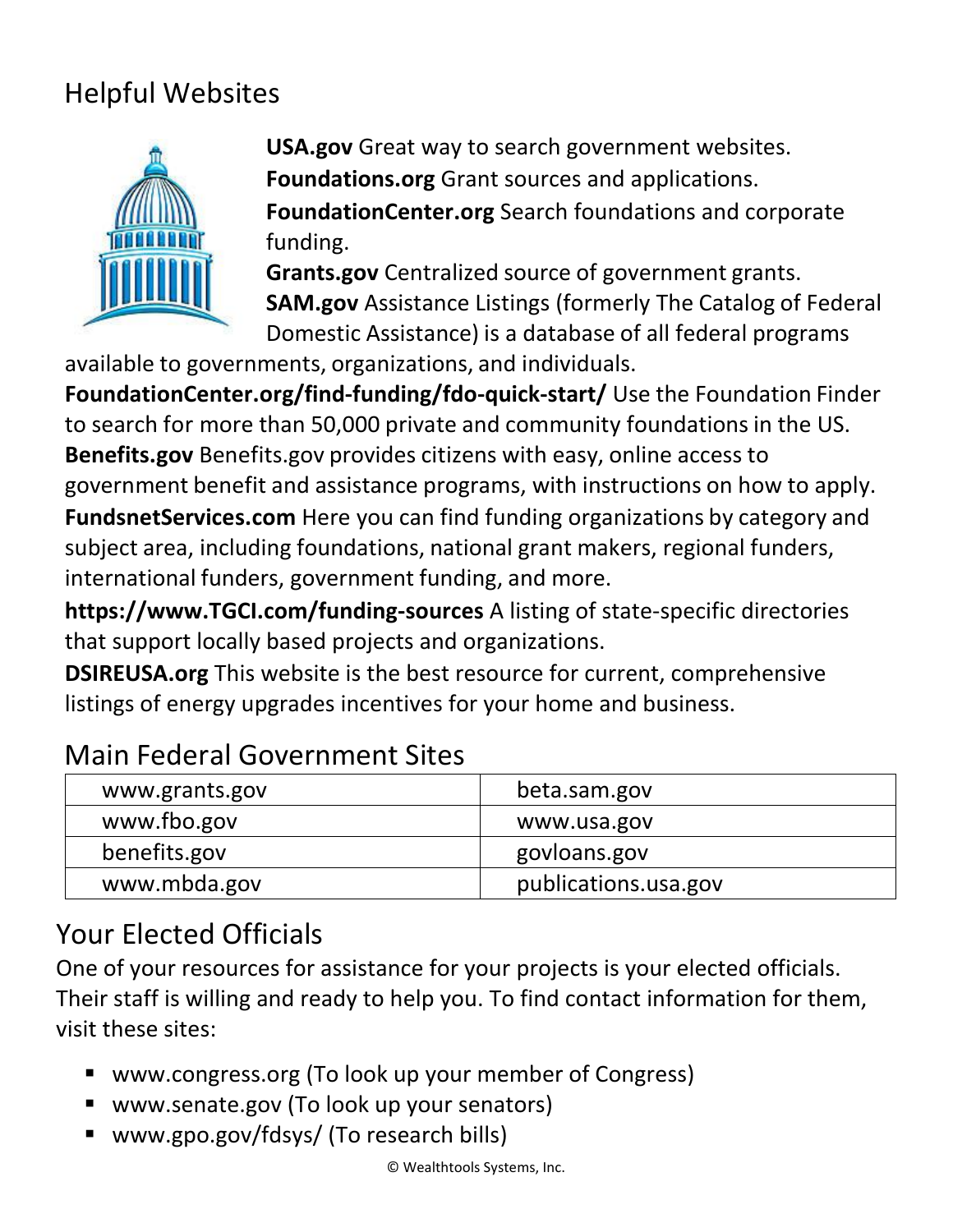# Money for Real Estate

The programs listed below provide assistance to help you purchase a home, through down payment subsidies, programs to finance repairs, low interest rates, and other initiatives.

#### **US Department of Housing and Urban Development**

Website: http://portal.hud.gov/hudportal/HUD

HUD oversees numerous housing programs. Visit their site to learn what you may qualify for.

#### **Good Neighbor Next Door Program**

Website: http://portal.hud.gov/hudportal/HUD?src=/program\_offices/housing/ sfh/reo/goodn

Law enforcement officers, pre-Kindergarten through 12th grade teachers, and firefighters/emergency medical technicians can contribute to community revitalization while becoming homeowners through HUD's Good Neighbor Next Door Sales Program. HUD offers a substantial incentive in the form of a discount of 50% from the list price of the home.

### **Veterans' Housing-Guaranteed and Insured VA Home Loans**

Website: Benefits.VA.gov/HomeLoans

Purchase Loans help you purchase a home at a competitive interest rate often without requiring a down payment or private mortgage insurance. Cash Out Refinance loans allow you to take cash out of your home equity to take care of concerns like paying off debt, funding school, or making home improvements.

### **Making Home Affordable**

Website: http://www.makinghomeaffordable.gov

The Home Affordable Refinance Program gives up to 4 to 5 million homeowners with loans owned or guaranteed by Fannie Mae or Freddie Mac an opportunity to refinance into more affordable monthly payments. The Home Affordable Modification Program commits \$75 billion to keep up to 3 to 4 million Americans in their homes by preventing avoidable foreclosures.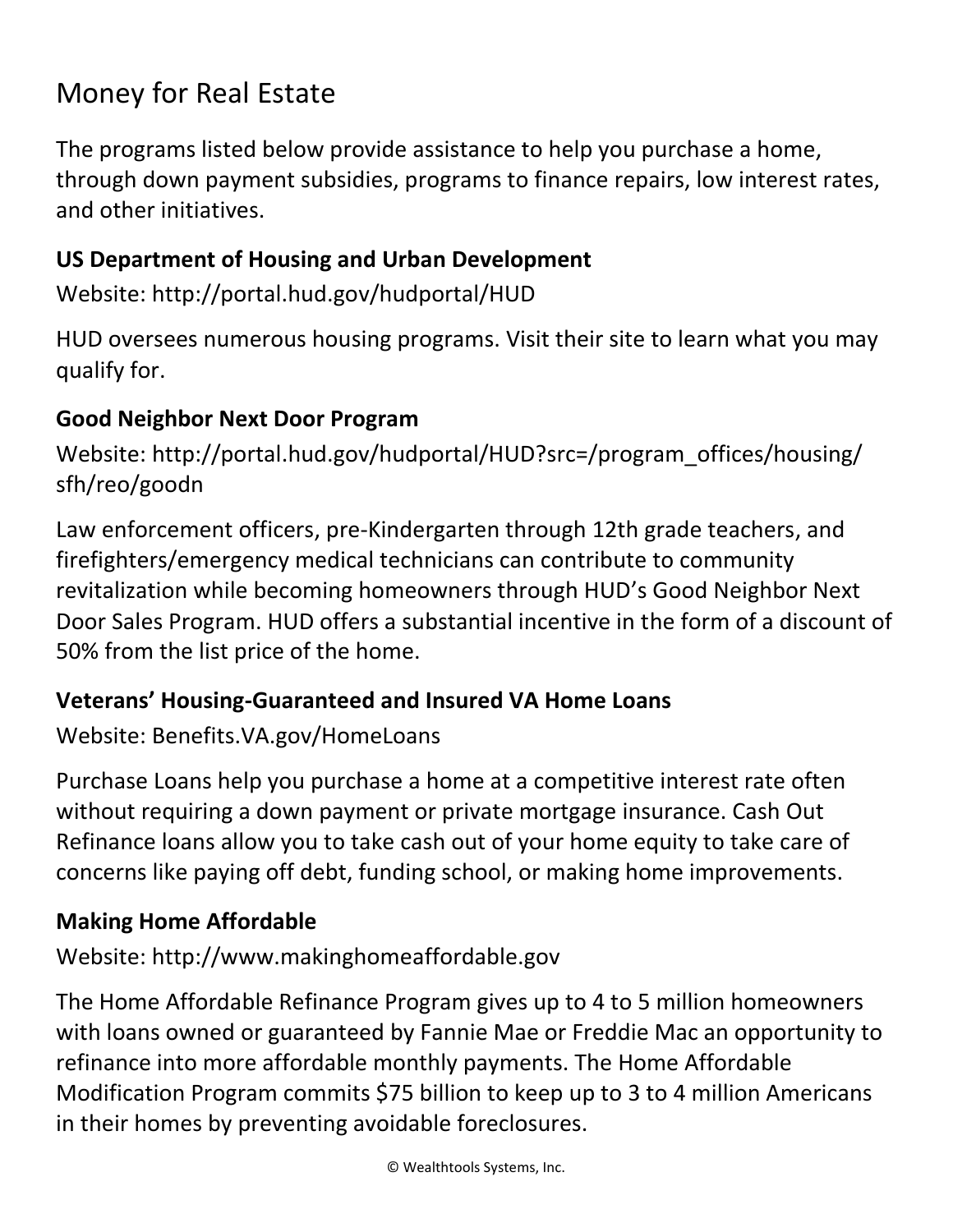#### **FHA Home Repair Loan and Grant Program**

Website: http://www.rd.usda.gov/programs-services/single-family-housing-repairloans-grants

For families who own homes in need of repair, the Home Repair Loan and Grant Program offers loans and grants for renovation. The Home Repair Program also provides funds to make a home accessible to someone with disabilities. Money may be provided, for example, to repair a leaking roof; to replace a wood stove with central heating; to construct a front-door ramp for someone using a wheelchair; or to replace an outhouse and pump with running water, a bathroom, and a waste disposal system.

#### **Direct Loan Program**

Website: http://www.rd.usda.gov/programs-services/single-family-housing-directhome-loans

Under the Direct Loan program, individuals or families receive direct financial assistance directly from the Housing and Community Facilities Programs in the form of a home loan at an affordable interest rate. Since HCFP is able to make loans to those who will not qualify for a conventional loan, the HCFP Direct Loan program enables many more people to buy homes than might otherwise be possible. Direct loans may be made for the purchase of an existing home or for new home construction.

#### **State Down Payment Programs**

In addition to federal programs, there are programs operated at the state level. Often, individuals who are unable to qualify for a conventional or federal government guaranteed loans (such as HCFP, FHA and VA loans) may be eligible. The benefits of these programs may be any of the following:

- Reduced down payment, or down payment waived
- Less stringent qualifying guidelines
- Below-market interest rates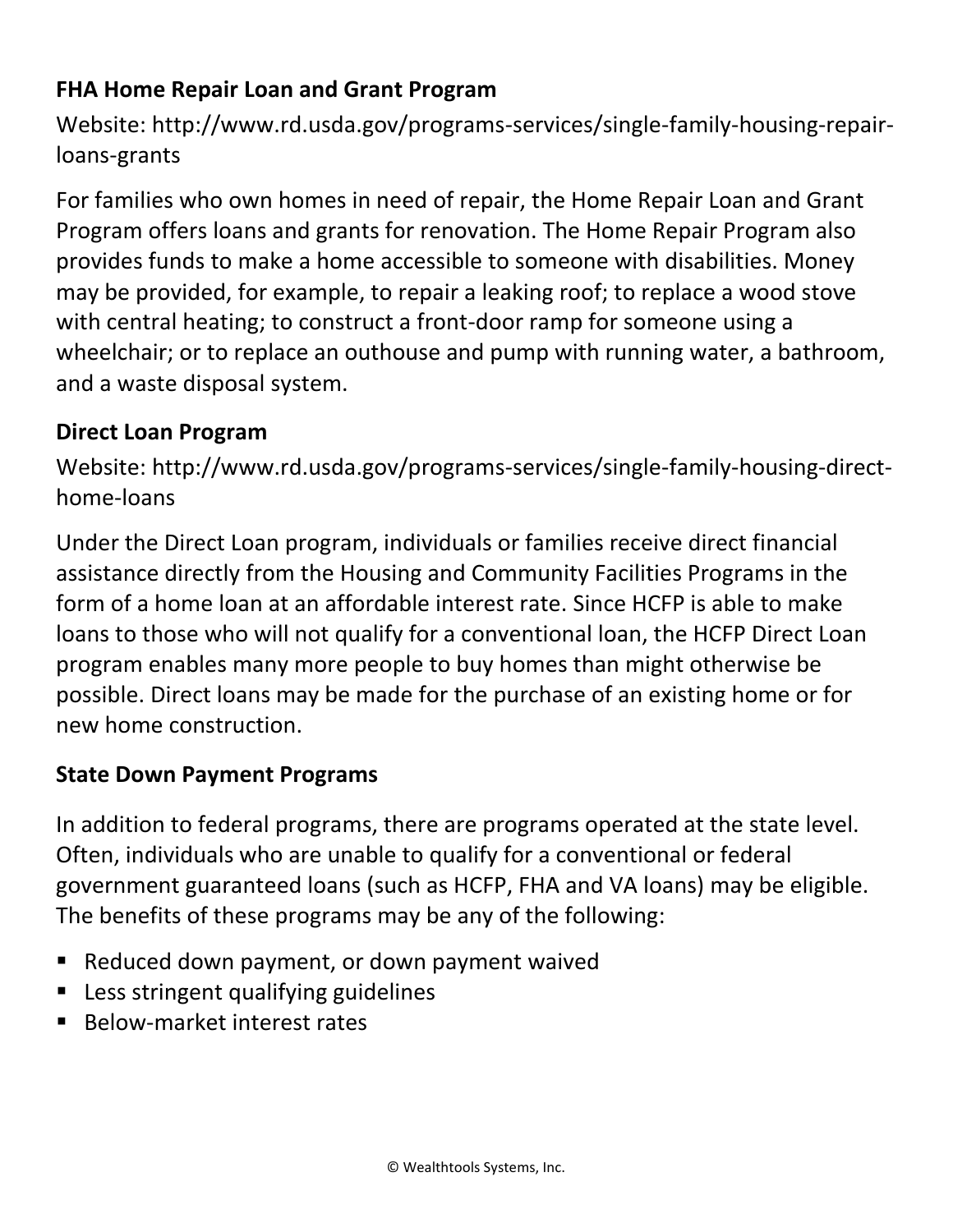# Federal Money for Higher Education



You may already be familiar with federal student funding programs such as the Pell Grant and Guaranteed Student Loan programs, in additional to the vast number of scholarships available. The federal government is the single largest source of money for students, at all levels of financial need.

All of these federal programs are listed in Assistance Listings (formerly the Catalog of Federal Domestic Assistance), and the program name and number are provided for each one. There's also contact information so that you can inquire directly, usually with an individual who is responsible for getting you the help you need. It's a good idea to continue searching Assistance Listings for new opportunities on an ongoing basis at beta.sam.gov. Here's a sample of just a few of the programs you may qualify for:

#### **Get Loans Directly from Your School (Federal Direct Student Loans 84.268)**

The Direct Loan Program was begun to provide loans directly to students through schools, rather than through private lenders. Borrowers complete an application, the Free Application for Federal Student Aid (FAFSA), for all Department student financial aid programs. Schools receive the funds and then disburse them to students. The amount you can borrow depends upon dependent/independent status of student and year in school. There are several different repayment options including income contingent repayment plan. Interest rates for loans vary each year.

### **\$4,000 Grants for Students Having Trouble Paying Tuition (Federal Supplemental Educational Opportunity Grants 84.007)**

If you are working towards your first undergraduate baccalaureate degree and are having trouble paying the bills, you may qualify for money through the Federal Supplemental Educational Opportunity Grants (FSEOG) program. Grants are up to \$4000 per academic year, with the student eligible to receive a FSEOG for the time it takes to complete their first degree.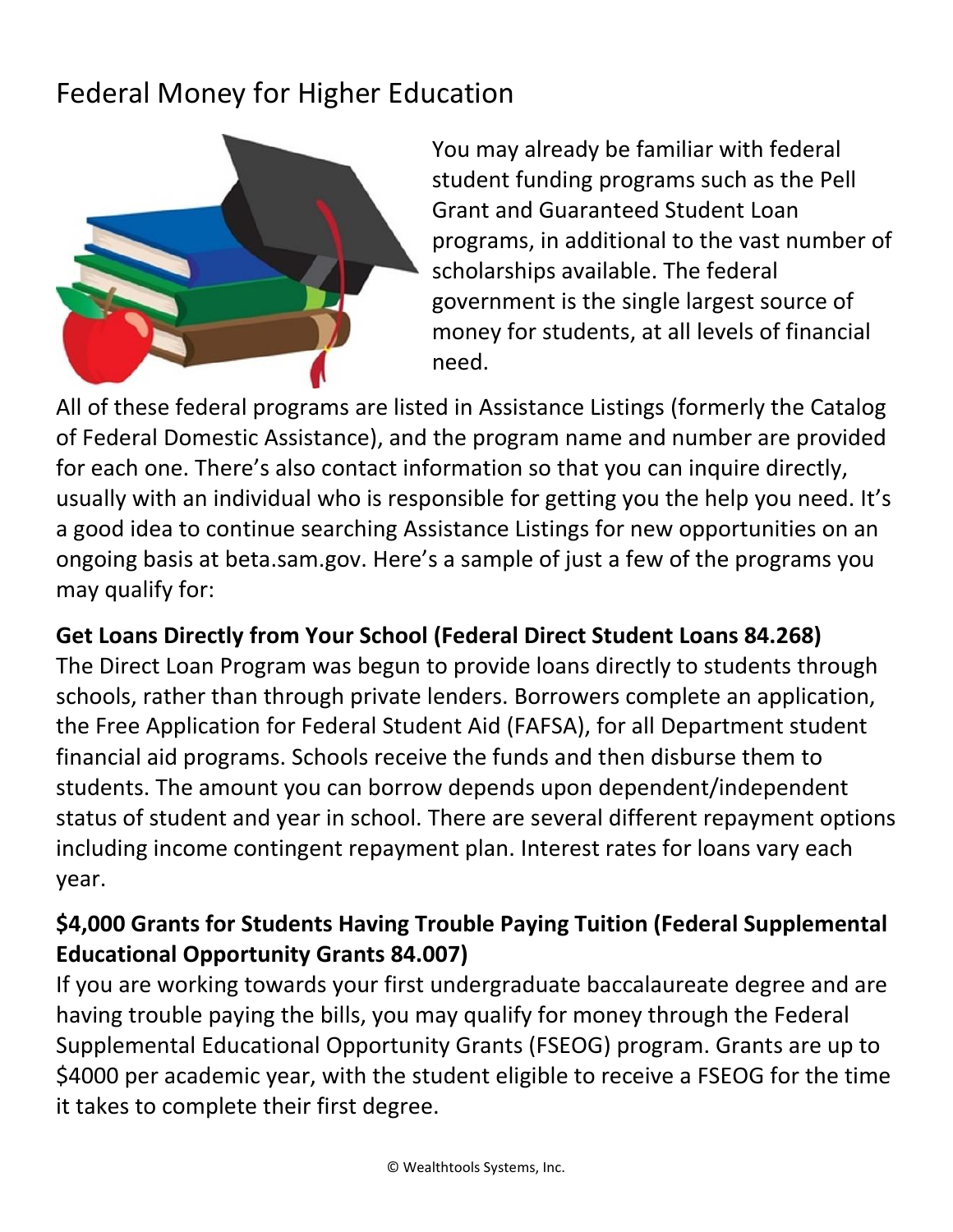### **Money for Students and Teachers to Travel Overseas (Overseas Programs–Group Projects Abroad 84.021)**

The program objective is to help educational institutions improve their programs in modern foreign language and area studies through overseas study/travel seminar group research, advanced foreign language training, and curriculum development. Funds are available to support overseas study/travel seminar group research and advanced foreign language training. Grant funds may be used for international travel, maintenance allowances, rental of instructional facilities in the country of study, and more.

# **Free Grants to Go to School (Federal Pell Grant Program 84.063)**

Grants are available to students with financial need to help meet education expenses for the student's first bachelor's or other professional degree. Once an application is completed, the student's financial eligibility for assistance is calculated and the agency then notifies the student of eligibility.

# **Money for Graduate Study (Graduate Assistance in Areas of National Need 84.200)**

Fellowships are available through graduate academic departments to graduate students of superior ability who demonstrate financial need and are able to enhance the capacity to teach and conduct research in areas of national need. Designated academic areas change each year and are currently biology, chemistry, engineering, foreign languages, mathematics, and physics. Money can be used to support a student completing a graduate degree program.

# **Money for Public Service Students (Harry S Truman Scholarship Program 85.001)**

A special scholarship program for up to \$30,000 for college juniors has been established to encourage students to pursue careers in public service. Money can be used to support a student completing his or her undergraduate and graduate studies.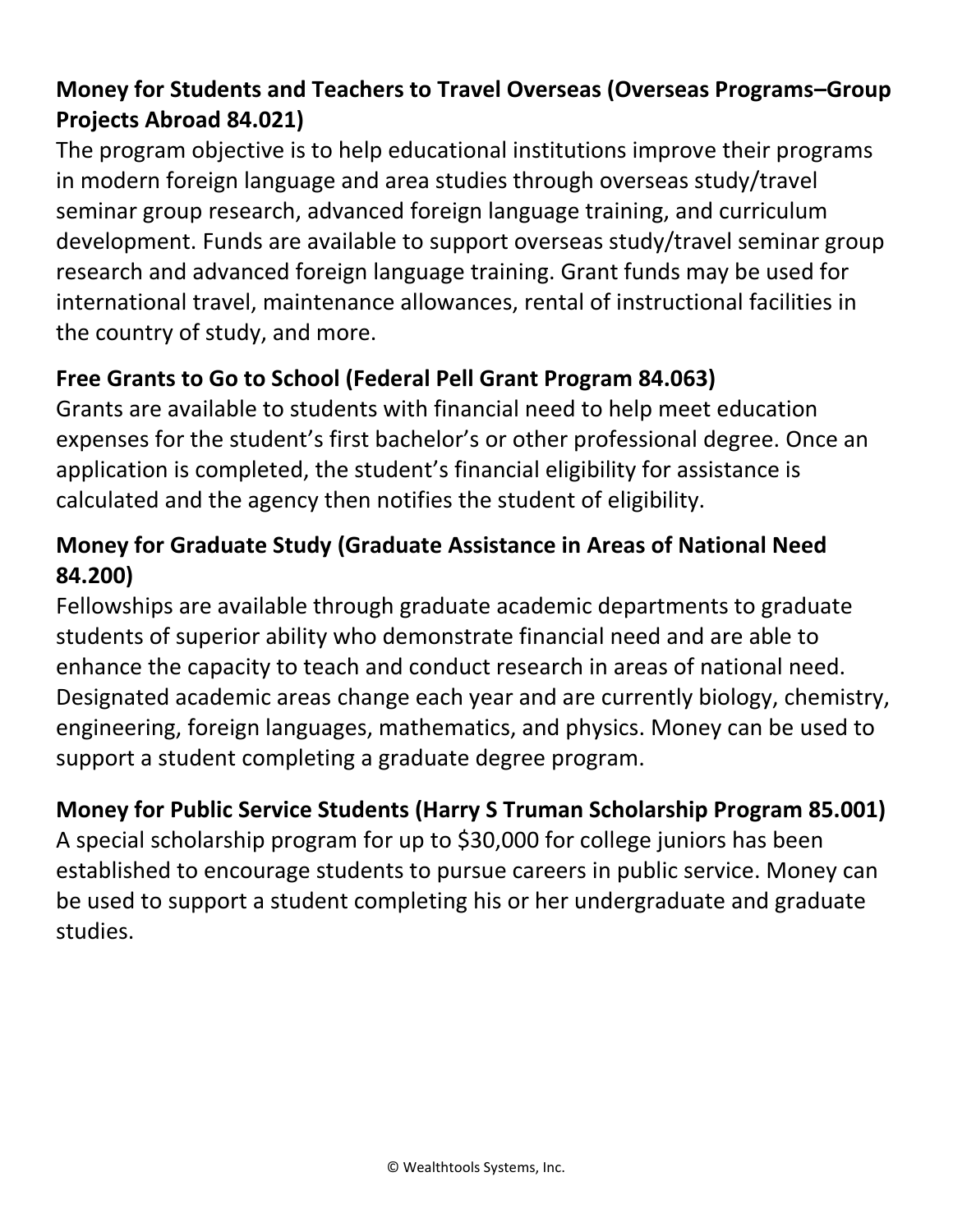# Federal Resources for Business Funding and Assistance

#### **Business Funding Tips from USA.gov**

To strengthen America's competitiveness in the global economy, businesses will



need to be equipped with the best tools and information available to support innovation and job growth in the 21st century. The Small Business section of USA.gov is your front door to all the government has to offer.

Funding information: https://www.usa.gov/funding-options

### **USA.gov's State Business Resources Portal**

Find resources close to home.

https://www.usa.gov/state-business

# **SBA.gov's 10-step Guide to Starting a Business**

Are you thinking about starting a business? This step-by-step list will guide you through the aspects of starting a business and will direct you to all the information you need to get started.

https://www.sba.gov/business-guide/10-steps-start-your-business/

### **Veteran Affairs' Resources for Veterans**

The Veteran Entrepreneur Portal (VEP) is designed to save you time with direct access to the resources necessary to guide every step of entrepreneurship.

https://www.va.gov/OSDBU/entrepreneur/